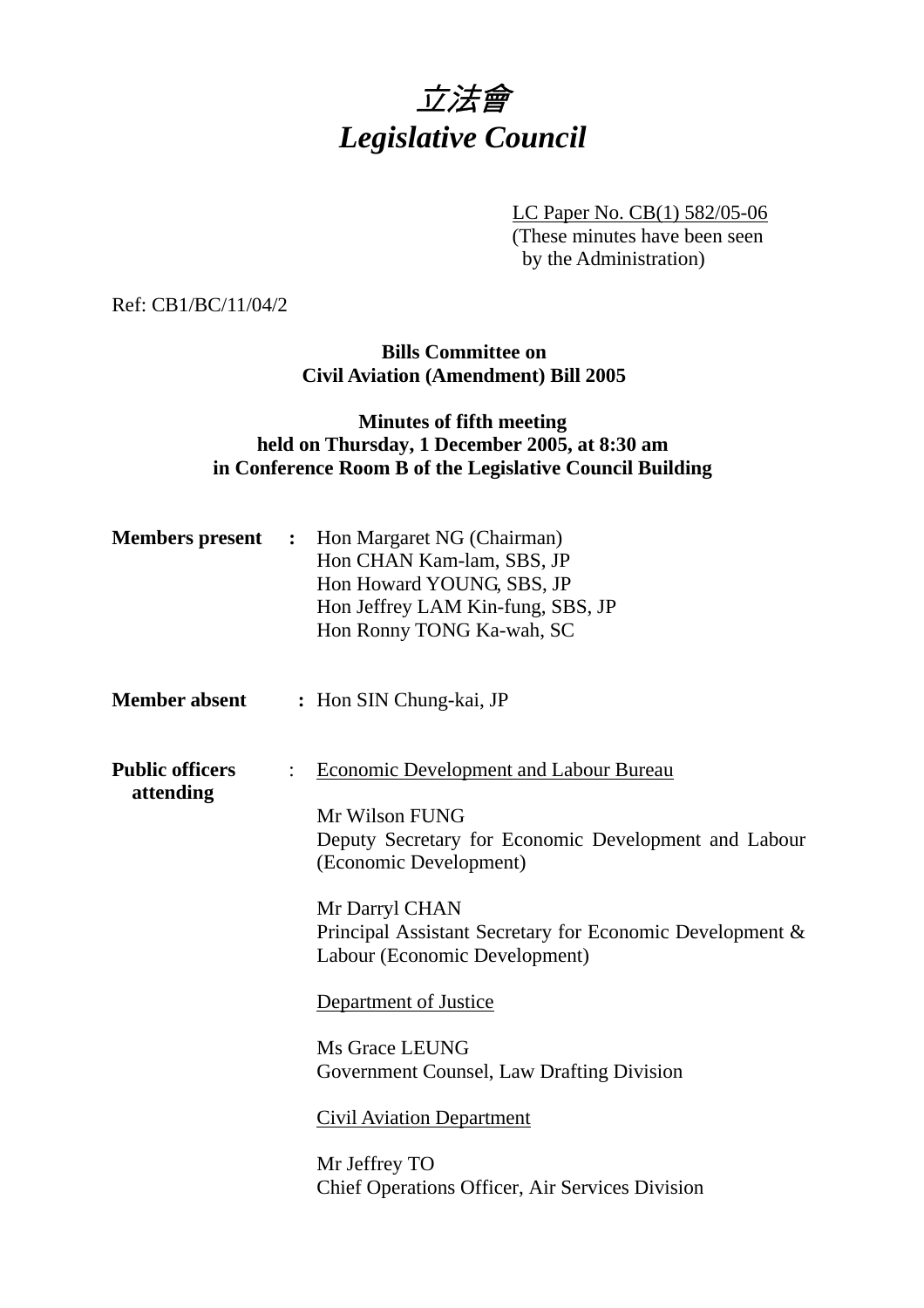| <b>Clerk in attendance:</b> Miss Becky YU     | Chief Council Secretary (1)1                   |
|-----------------------------------------------|------------------------------------------------|
| <b>Staff in attendance :</b> Miss Kitty CHENG | <b>Assistant Legal Adviser 5</b>               |
|                                               | Mrs Mary TANG<br>Senior Council Secretary (1)2 |

# **I. Confirmation of minutes**

 $(LC$  Paper No.  $CB(1)$  320/05-06 -- Minutes of the meeting held on 11 November 2005)

The minutes of the meeting held on 11 November 2005 were confirmed.

# **II. Meeting with the Administration**

(LC Paper No. CB(1) 379/05-06(01) -- Mock-up of section 8, Civil Aviation Ordinance (Cap. 448) proposed by the Administration)

2. As Ms Margaret NG, Chairman, was late for the meeting, Mr Ronny TONG was elected by members present to chair the meeting. Ms NG arrived at 8:40 am and took over the chair.

3. Members agreed to the mock-up of section 8, Civil Aviation Ordinance (Cap. 448) provided by the Administration. They also noted that the trades had accepted the proposed amendments.

4. The Administration was requested to provide the draft Committee Stage amendments for members' consideration as soon as possible.

5. Members agreed that a report on the deliberations of the Bills Committee, recommending resumption of Second Reading debate on the Bill at the Council meeting on 11 January 2006, would be submitted to the House Committee for consideration at its meeting on 9 December 2005.

### **III. Any other business**

6. There being no other business, the meeting ended at 8:45 am.

Council Business Division 1 Legislative Council Secretariat 20 December 2005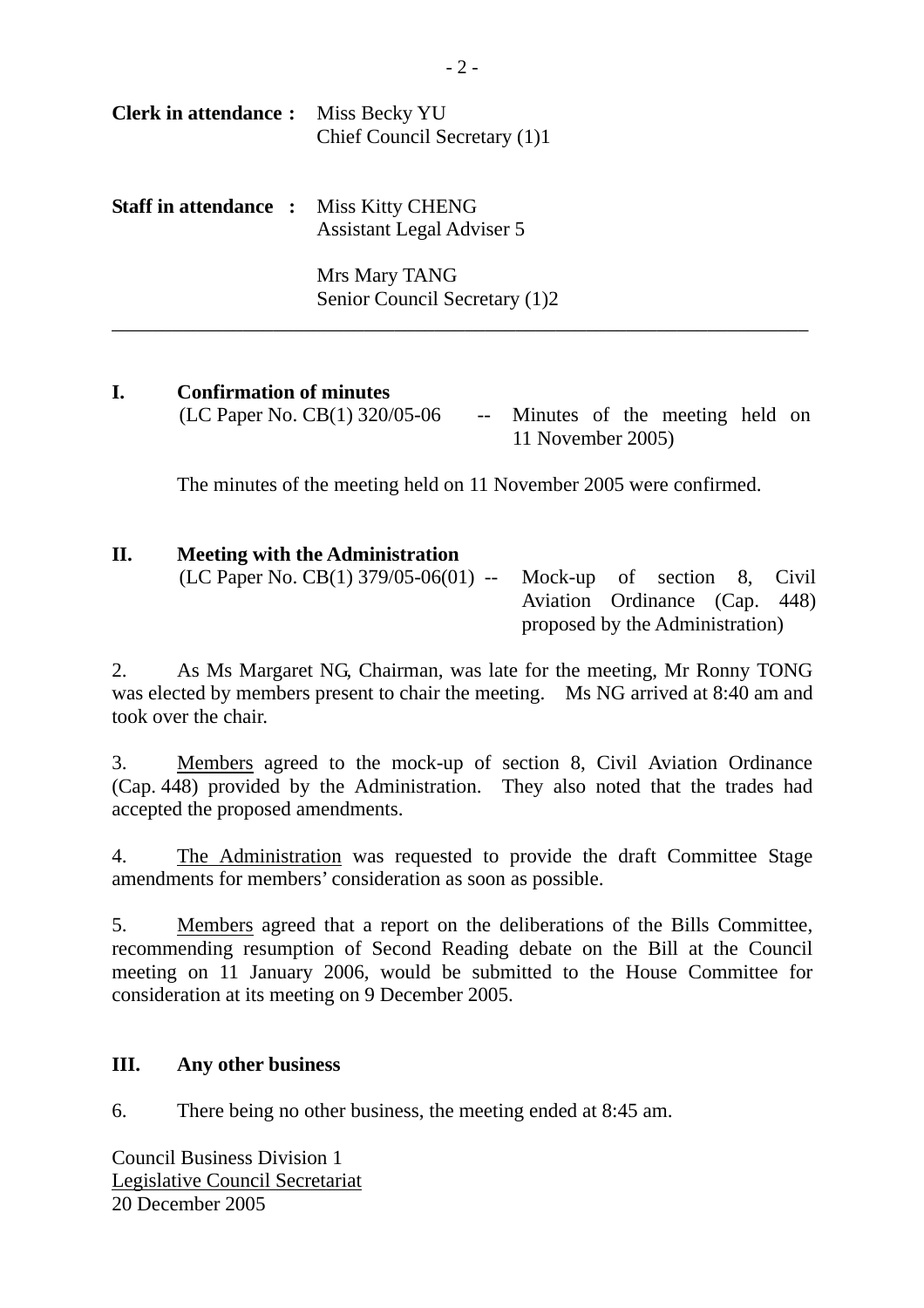#### **Annex A**

#### **Proceedings of the meeting of the Bills Committee on Civil Aviation (Amendment) Bill 2005**

#### **Meeting on Thursday, 1 December 2005, at 8:30 am in Conference Room B of the Legislative Council Building**

| <b>Time marker</b> | <b>Speaker</b>                                     | Subject(s)                                                                                                                                                                                                                                                                                                                                           | <b>Action required</b>                                                                                                                                                    |
|--------------------|----------------------------------------------------|------------------------------------------------------------------------------------------------------------------------------------------------------------------------------------------------------------------------------------------------------------------------------------------------------------------------------------------------------|---------------------------------------------------------------------------------------------------------------------------------------------------------------------------|
| $000000 - 001125$  | Mr Ronny TONG<br>Mr Howard YOUNG<br>Mr Jeffrey LAM | Mr Ronny TONG was elected<br>by members present to chair the<br>Ms Margaret NG<br>meeting<br>as<br>was late                                                                                                                                                                                                                                          |                                                                                                                                                                           |
| $001126 - 001208$  | Mr Jeffrey LAM                                     | Mr Jeffrey LAM indicated that<br>had<br>accepted in<br>the<br>trade<br>the<br>principle<br>proposed<br>amendments to section 8 of the<br>Aviation<br>Ordinance<br>Civil<br>(Cap. 448) (the Ordinance)                                                                                                                                                |                                                                                                                                                                           |
| 001209 - 001222    | Chairman                                           | Ms Margaret NG arrived at this<br>juncture and took over the chair<br>Confirmation of minutes of the<br>meeting<br>held<br><sub>on</sub><br>11 November 2005<br>(LC)<br>No.<br>Paper<br>$CB(1)$ 320/05-06)                                                                                                                                           |                                                                                                                                                                           |
| $001223 - 001410$  | Chairman<br>Administration                         | Examination of the mock-up to<br>section 8 of the Ordinance                                                                                                                                                                                                                                                                                          | Administration<br>The<br>requested<br>to<br>was<br>the<br>draft<br>provide<br>Committee<br>Stage<br>amendments<br>for<br>members'<br>consideration as soon<br>as possible |
| 001411 - 001518    | Mr Howard YOUNG<br>Chairman                        | Mr Howard YOUNG confirmed<br>the<br>aviation trade<br>that<br>was<br>agreeable<br>the<br>proposed<br>to<br>amendments<br>but<br>the<br>Administration would need to<br>remind the owners/financiers of<br>aircraft that they should set out in<br>the lease that operators should be<br>responsible<br>held<br>for<br>the<br>maintenance of aircraft |                                                                                                                                                                           |